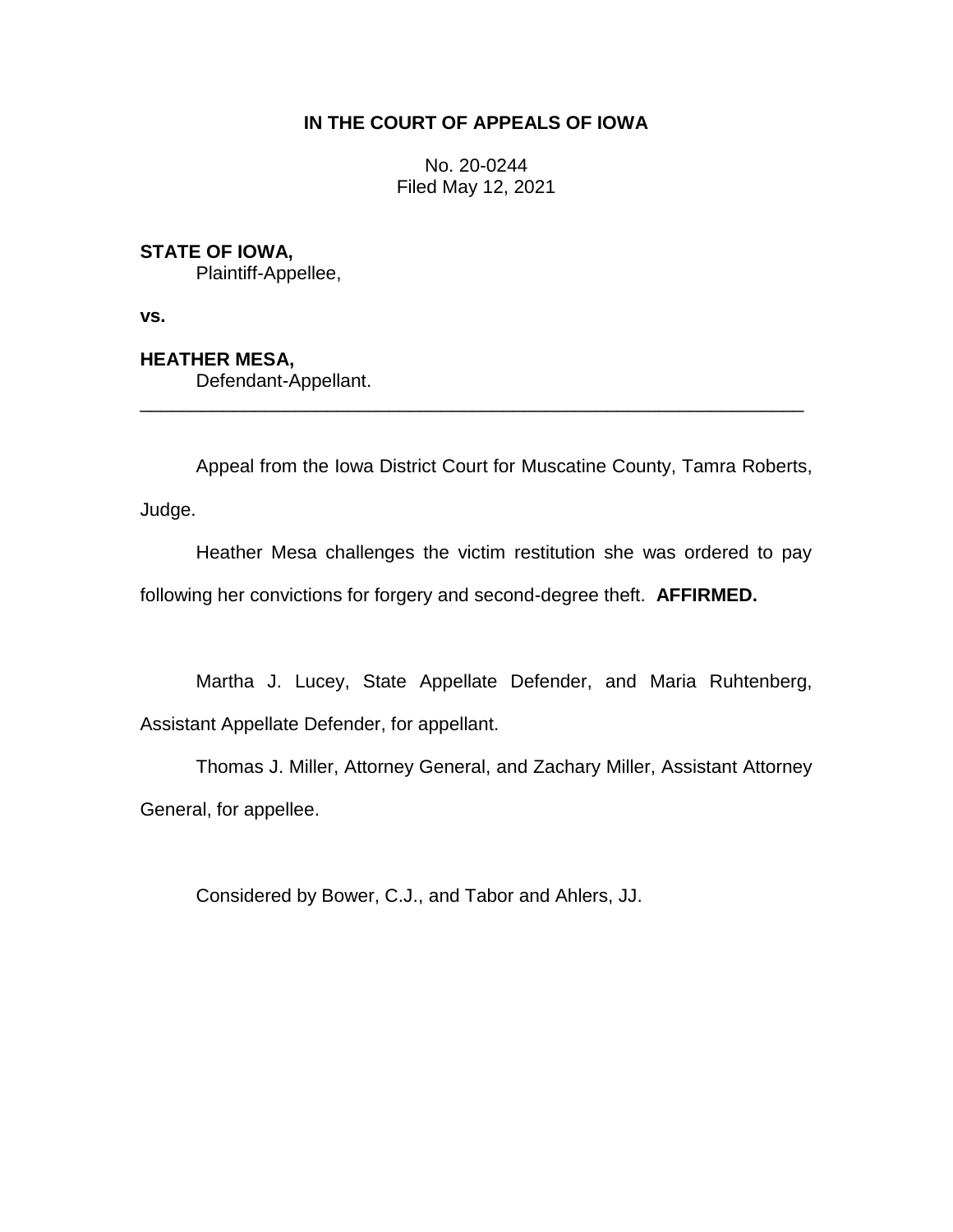#### **AHLERS, Judge.**

Heather Mesa was charged with second-degree theft and forgery for taking an individual's checkbook and writing five unauthorized checks totaling \$2006.84. Mesa pled not guilty but was later convicted of both offenses following a jury trial. The State requested pecuniary damages of \$1228.00, which was roughly the sum of three of the forged checks. At sentencing, Mesa accepted responsibility for \$980.00 of the restitution claimed, but she disputed the remaining \$248.00, claiming she was paying a bill in that amount on behalf of the individual from whom she took the checkbook. The district court ordered Mesa to pay the full amount claimed of \$1228.00. She appeals, seeking to have the restitution order vacated on the grounds that the district court's order requiring her to pay the full amount lacked sufficient evidentiary support.

### **I. Standard of Review**

"We review restitution orders for correction of errors at law." *State v. Waigand*, 953 N.W.2d 689, 694 (Iowa 2021) (quoting *State v. Jenkins*, 788 N.W.2d 640, 642 (Iowa 2010)). "When reviewing a restitution order, 'we determine whether the court's findings lack substantial evidentiary support, or whether the court has not properly applied the law.'" *State v. Klawonn*, 688 N.W.2d 271, 274 (Iowa 2004) (quoting *State v. Bonstetter*, 637 N.W.2d 161, 165 (Iowa 2001)). The district court has "broad discretion in determining the amount of restitution when the record contains proof of a reasonable basis from which the amount may be inferred." *State v. Shears*, 920 N.W.2d 527, 530 (Iowa 2018). We will affirm a victim restitution determination "if it is within a reasonable range of the evidence." *State v. Watts*, 587 N.W.2d 750, 752 (Iowa 1998).

2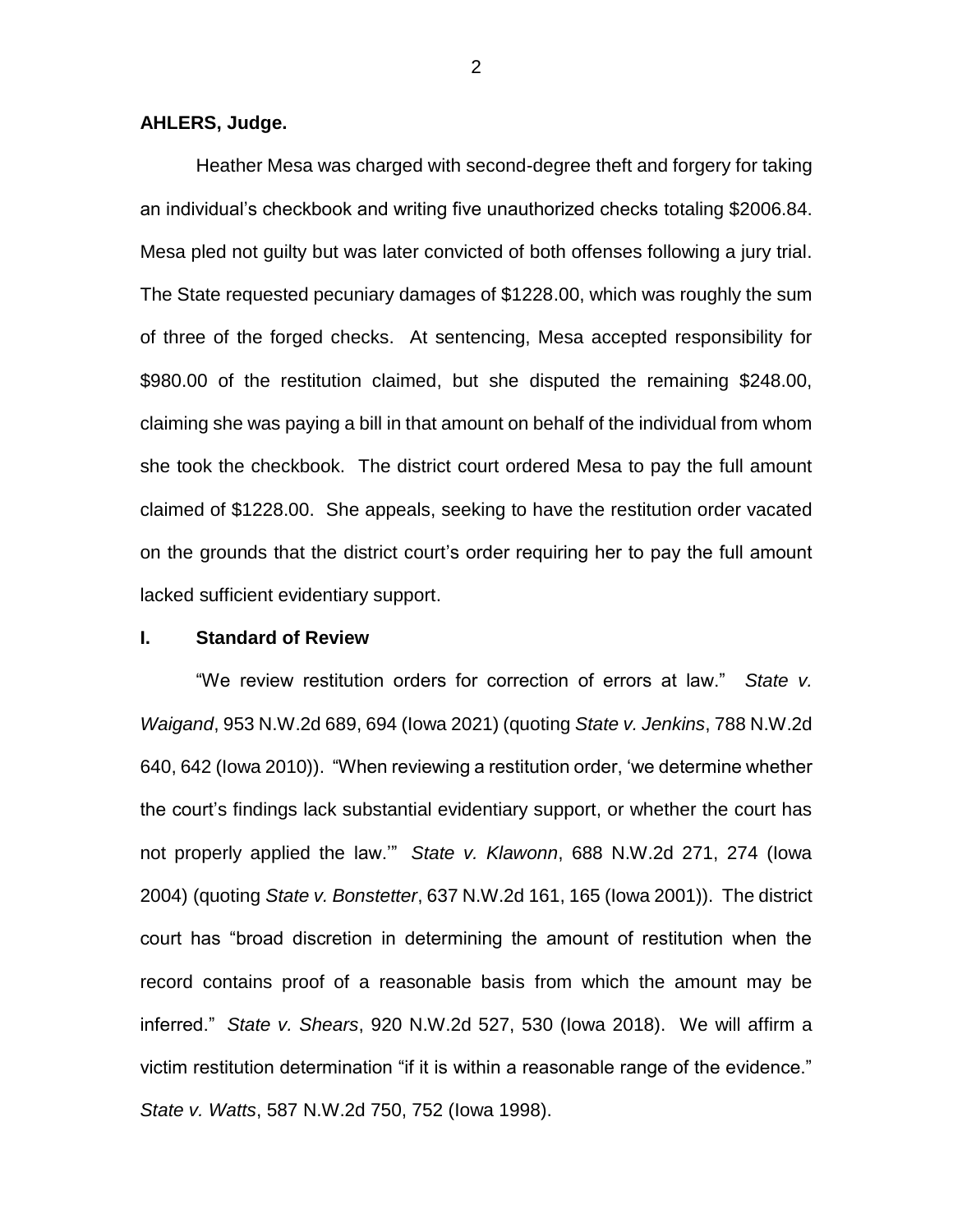### **II. Discussion**

 $\overline{a}$ 

Mesa contends the district court erred by ordering her to pay victim restitution without evidence supporting the amount ordered.<sup>1</sup> Mesa seems to suggest the district court was limited to evidence presented at the sentencing hearing in determining the amount of restitution. However, Mesa cites no authority, and we have found none, limiting the district court to evidence presented at the sentencing hearing. Here, the judge presiding at the sentencing hearing was the same judge who presided over Mesa's jury trial and thus was aware of the evidence presented at trial. The judge was entitled to use the evidence from trial as well as that presented at the sentencing hearing in making the restitution determination. *See State v. Mai*, 572 N.W.2d 168, 171–72 (Iowa Ct. App. 1997) (using evidence and verdicts from trial to review sufficiency of the evidence supporting restitution determination); *State v. Lucas*, No. 14-1508, 2016 WL 1705511, at \*2 (Iowa Ct. App. Apr. 27, 2016) (using evidence introduced at trial as the basis for affirming the district court's restitution determination).

The Iowa criminal restitution statute provides that in all cases in which a defendant pleads or is found guilty, the sentencing court "shall order that restitution be made by each offender to the victims of the offender's criminal activities." Iowa

3

<sup>&</sup>lt;sup>1</sup> The State raises an error preservation issue. While Mesa seeks to vacate the entire restitution award of \$1228.00, the State asserts Mesa has only preserved her right to challenge the \$248.00 of restitution she contested at sentencing. The State argues that, by acknowledging her responsibility for the other \$980.00 at sentencing, she failed to preserve her right to challenge that portion of the restitution order. Mesa counters that because the restitution order is a part of her sentence, it is directly appealable without preserving error at the district court level. We need not resolve the error preservation dispute, as we find Mesa responsible for the entire amount claimed. As a result, it is inconsequential whether she preserved error to challenge the entire amount or only a portion.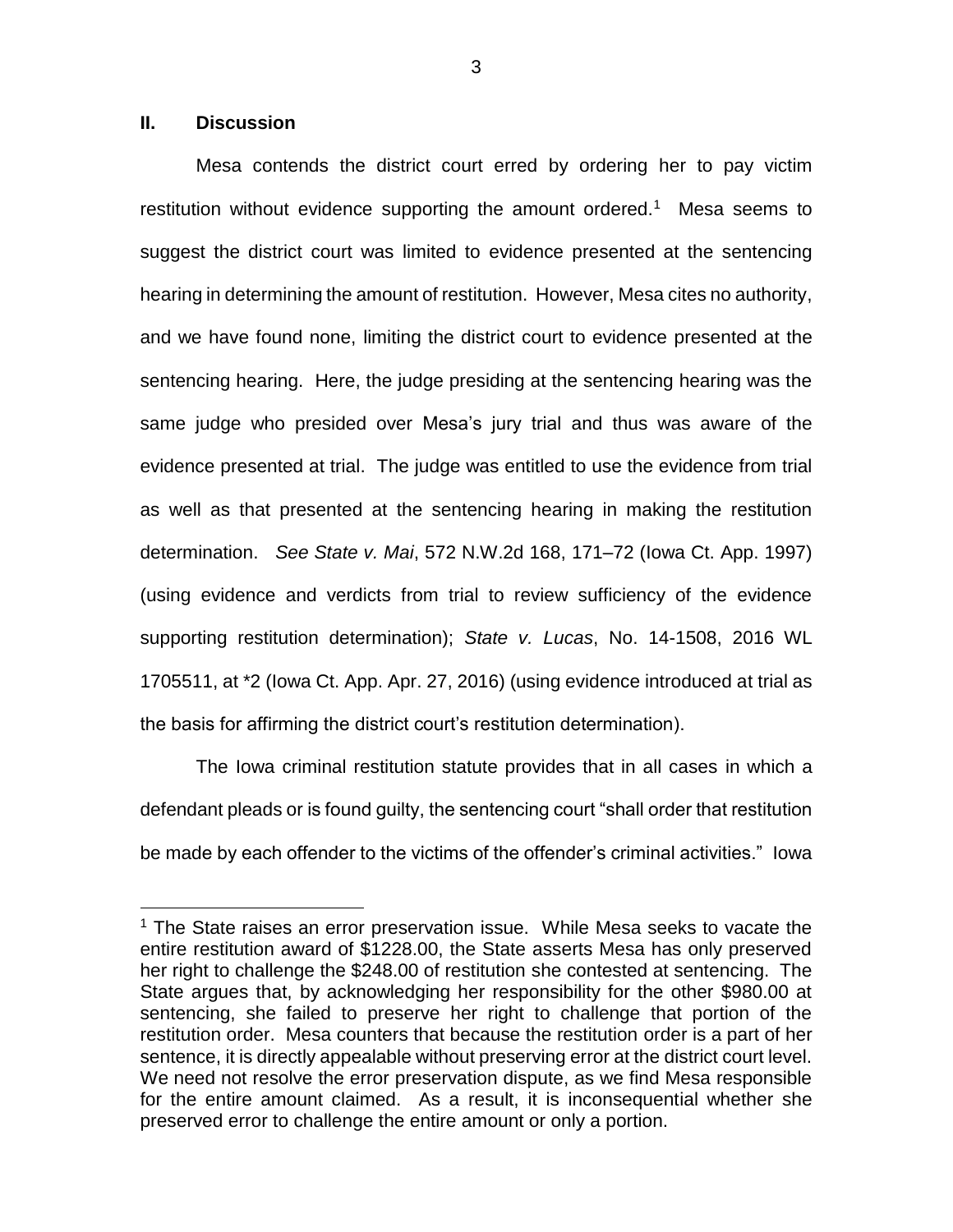Code § 910.2(1)(a) (2020). "The district court is afforded broad discretion in determining the amount of restitution when the record contains proof of a reasonable basis from which the amount may be inferred." *Shears*, 920 N.W.2d at 530.

At trial, the State introduced evidence Mesa had had an on-again, off-again relationship with a man for a number of years. Without his permission or knowledge, Mesa took the man's checkbook. The evidence further established Mesa wrote five checks totaling \$2,006.84 drawn on the man's checking account without his knowledge, permission, or authorization. The bank on which the checks were drawn honored the unauthorized checks.

In spite of the fact the bank honored unauthorized checks totaling \$2006.84, the district court ordered Mesa to pay the bank only \$1228.00, as that was the amount submitted by the State. While Mesa claims there is insufficient evidence supporting the restitution order, we find ample evidentiary support for it. The bank, having honored the unauthorized checks, was properly determined to be a victim of Mesa's offenses. *See State v. Hennenfent*, 490 N.W.2d 299, 300 (Iowa 1992) (holding banks that honor checks bearing unauthorized signatures are victims entitled to restitution under Iowa Code chapter 910). The evidence also supports the amount of restitution ordered. The man whose checks were used testified to Mesa's passing of unauthorized checks totaling \$2006.84. Further, on a recorded telephone call while Mesa was in jail prior to trial, the man with whom Mesa was conversing asked her, "How much money did you take from him?" Mesa replied, "It was only like a couple thousand dollars, dude." This evidence supported the jury's verdict that Mesa committed theft in the second degree by taking "more than